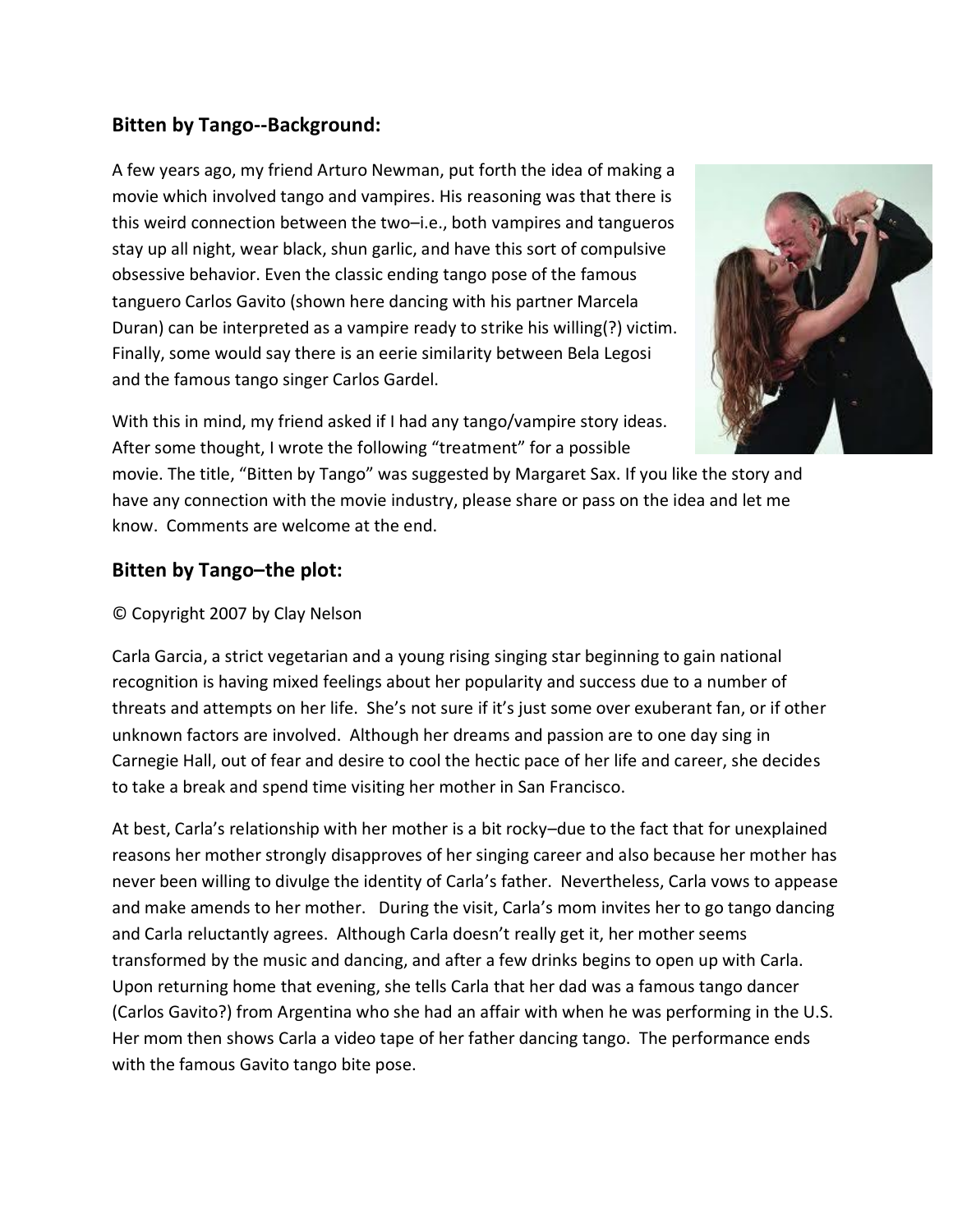That night Carla has a dream that she's singing on stage and her father approaches her and they begin to dance tango. The performance again ends in the famous pose, but when the music stops, she looks down and the front of her dress is covered in blood. The next day she decides to go to Buenos Aires to find her dad. Her mother pleads with her not to go and warns of disastrous results.

In Buenos Aires, she finds out that her father recently died of cancer. She visits the tomb of her father in Chacarita (where else?) where he is much revered. She begins to meet friends and fans and asks more questions about his death and eventually discovers that it wasn't the cancer, but rather it was the side effect of a radical new radiation/chemotherapy—i.e., an over abundance of a silver isotope used in the treatment collected in his heart and caused his death.

Despondent, Carla wants to meet family and goes searching for information about her father's family by attending and dancing tango in the milongas. She is also cajoled into dropping her vegetarian beliefs and into eating Argentine beef. She makes contact with an old milonguero who claims to have the address of her grandmother. She goes to the address. It's in La Boca (of course!).

Her grandmother is old and half crazy and Carla doesn't know whether to believe anything that her Grandmother says. Plus, there's the language problem. But according to her grandmother, Carla's father's death was not an accident. There had been threats on both his life, and there had been threats on Carla's grandfather's life—and by the same people. But who were these people and how were the threats made? After much cajoling and passing around and drinking mate, her grandmother tells her about the threats—and they are chillingly similar to the type of threats Carla had received back in the U.S. Furthermore, it seems that Carla's grandfather was a famous tango singer (Carlos Gardel?) and the plane crash that supposedly killed him was actually a cover up for the true cause of death—the silver tip of an oak cane was found stuck thru the heart of his badly burned body.

Carla begins to suspect that both her father and grandfather were thought to be vampires (which she doesn't believe in) and that they were killed by over zealous superstitious people to prevent the spread of vampires. Furthermore, the possibility of her discovering the murders is the reason for the threats on her own life. But she is wrong. Carla's father and grandfather were in fact vampires, as Carla is herself and slowly discovers as she goes from eating her steaks well done, to rare, and finally in an embarrassing restaurant incident she rushes into the kitchen and devours a steak totally raw. But the most startling discovery Carla makes is that the murders of her father and grandfather were in fact committed by the underground vampire community itself for the purpose of protecting their identity and existence, and their inability to allow anyone who is a vampire to become truly famous and in the public eye–it would just create too much bad publicity!